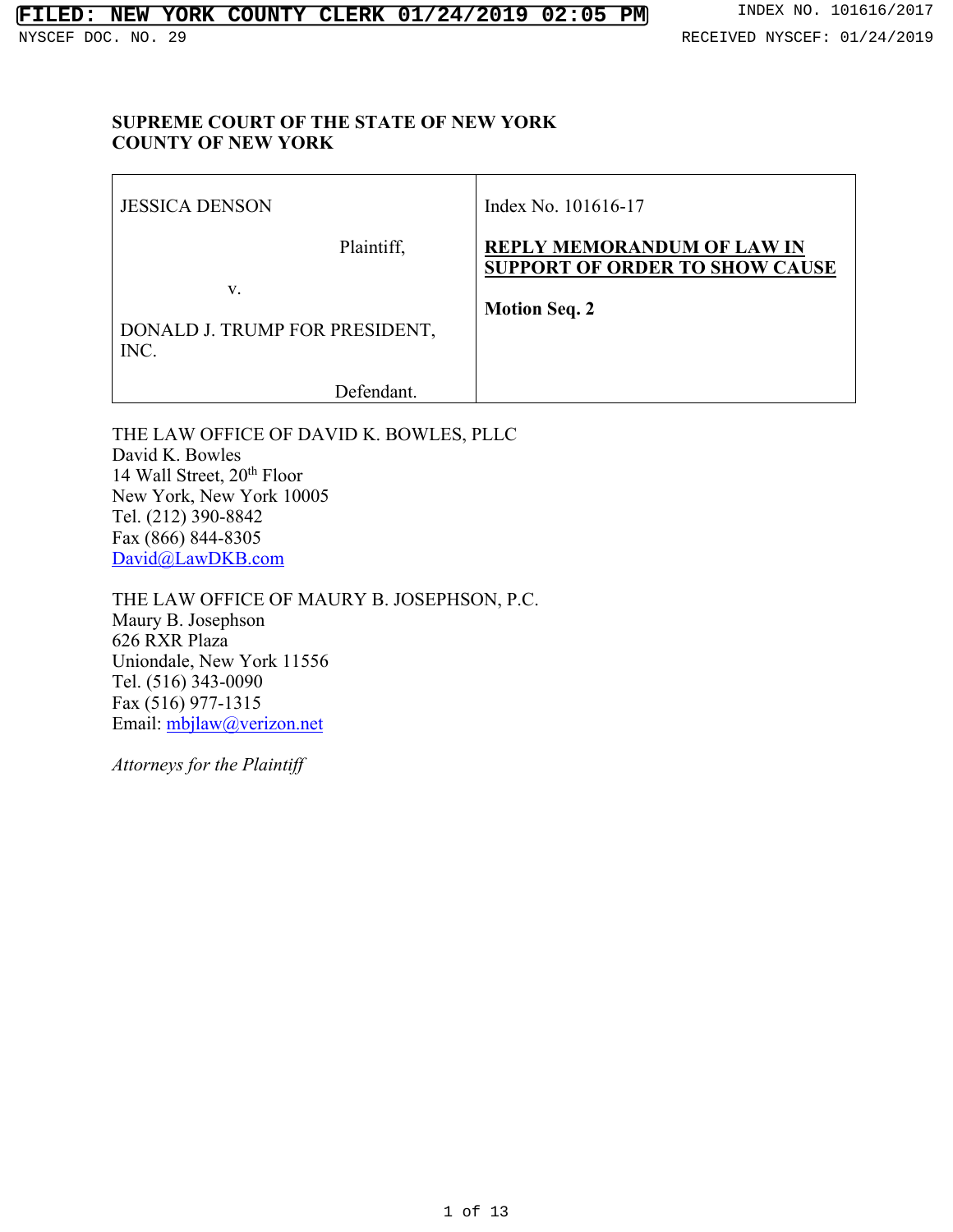# **TABLE OF CONTENTS**

| I. |    |  |
|----|----|--|
| П. |    |  |
| a. |    |  |
| b. |    |  |
| c. |    |  |
|    | 1. |  |
|    | 2. |  |
|    | 3. |  |
| d. |    |  |
|    | 1. |  |
|    | 2. |  |
| Ш. |    |  |

ii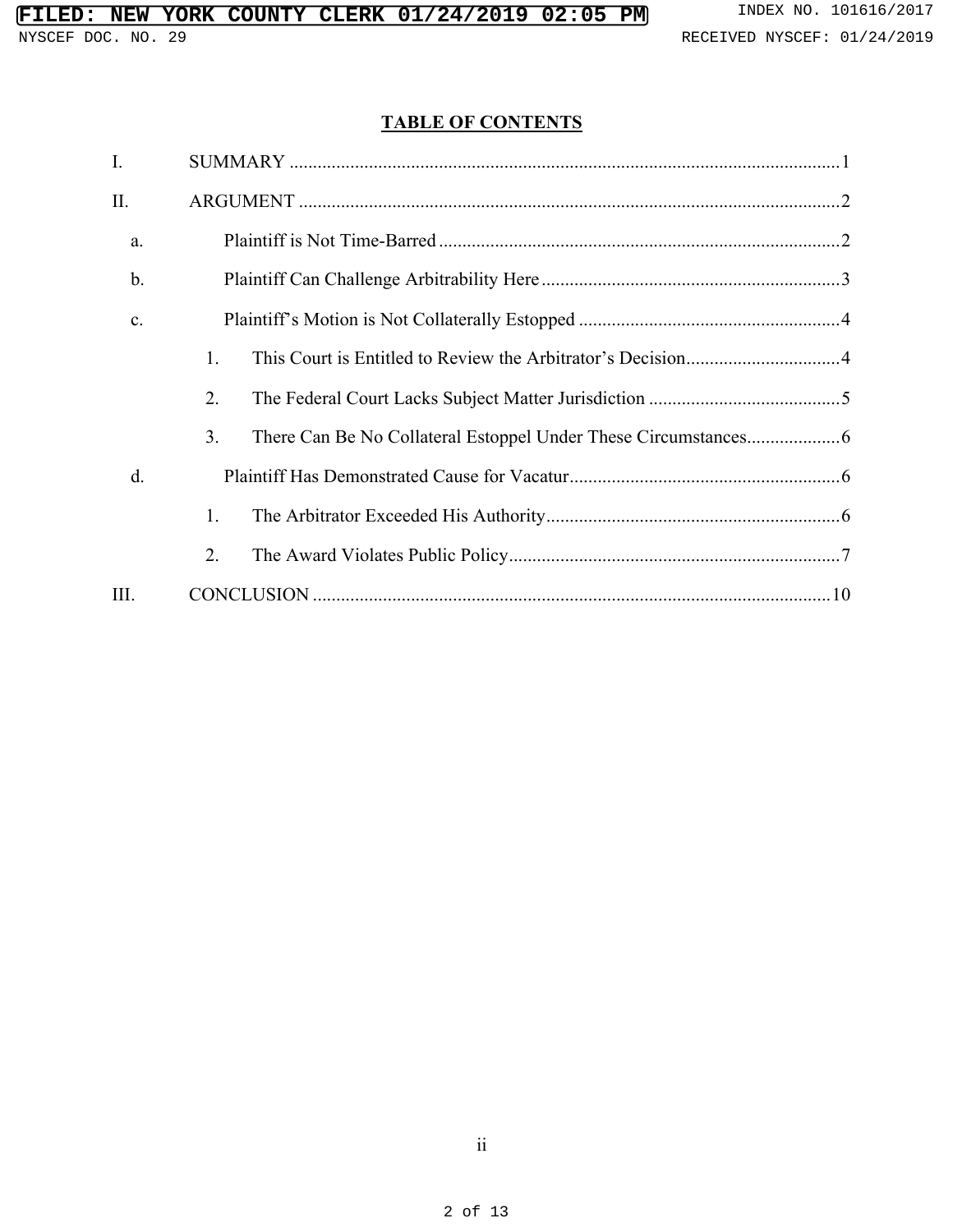## **TABLE OF AUTHORITIES**

### **Cases**

| Harry Hoffman Printing, Inc. v. Graphic Commc'ns Int'l Union, Local 261, 912 F.2d 608, 611 (2 <sup>d</sup> |  |
|------------------------------------------------------------------------------------------------------------|--|
|                                                                                                            |  |
|                                                                                                            |  |
| Matter of Blamowski (Munson Transp., Inc.), 91 N.Y.2d 190, 195, 690 N.E.2d 1254, 1256 (1997)               |  |
|                                                                                                            |  |

## **Statutes**

|--|--|

## **Rules**

| <b>CPLR 7511</b> |  |  |
|------------------|--|--|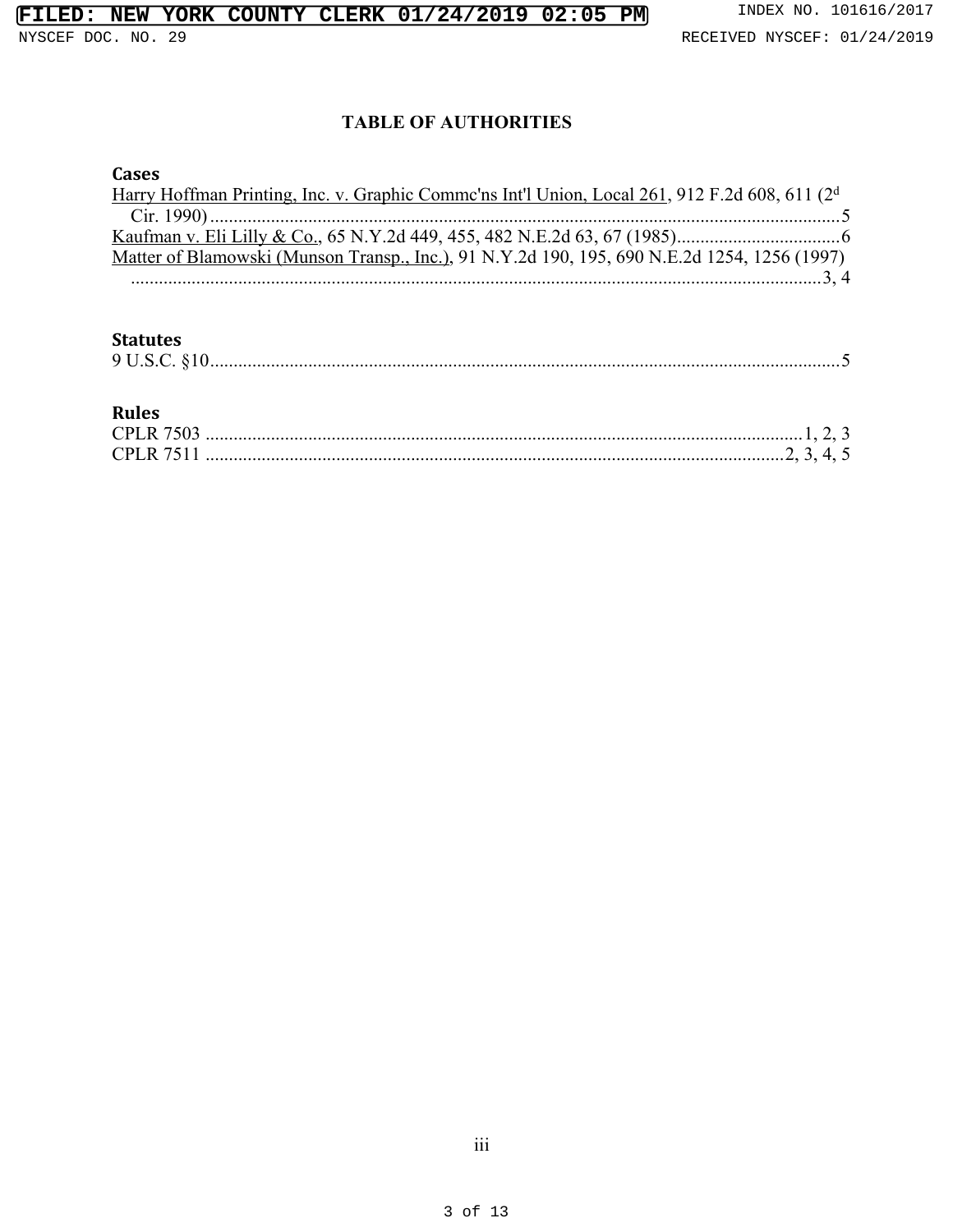#### **I. SUMMARY**

Plaintiff Jessica Denson ("Plaintiff") has moved this Court, via order to show cause entered on December 4, 2018, to vacate a final arbitration award (the "Award") entered by Arbitrator Paul Kehoe (the "Arbitrator"). As Plaintiff demonstrated in her moving papers, the Award should be vacated because the Arbitrator exceeded his authority by continuing the arbitration even after this Court had ruled the subject matter of the arbitration to be nonarbitrable, by ruling on issues not before him, and also because the Award violates public policy.

Plaintiff's motion also requested *vacatur* of the prior partial arbitration award issued by the Arbitrator and for a stay of arbitration. Dkt. 5. As noted in Plaintiff's letter to the Court of December 12, 2018, attached to the Reply Affirmation of David K. Bowles ("Bowles Reply Aff") as Exhibit H and filed with the Court at Docket No. 7, the Arbitrator issued his final award on December 11, 2018 – during this briefing sequence – and therefore Plaintiff's motion to stay the arbitration and vacate the partial award are now moot. The only issue remaining before the Court is the *vacatur* of the final award. A copy of the final award is attached to the Bowles Reply Affirmation as Exhibit I.

Defendant Donald J. Trump for President, Inc. (the "Campaign" or "Defendant") has not meaningfully opposed Plaintiff's points, but instead argues that (1) Plaintiff's motion is timebarred by New York Civil Practice Law and Rules ("CPLR") 7503, and (2) that Plaintiff is collaterally estopped due to a parallel proceeding in the federal courts. Defendant is mistaken on both points.

First, Plaintiff's motion is not time-barred because the time limit under CPLR 7503 applies only to an action to *stay* an arbitration, and has nothing to do with a motion to *vacate* an award. The Campaign obscures the distinction, but the CPLR is clear on this point: the argument regarding CPLR 7503(c) would only have application to a stay, not to *vacatur*. Further, it is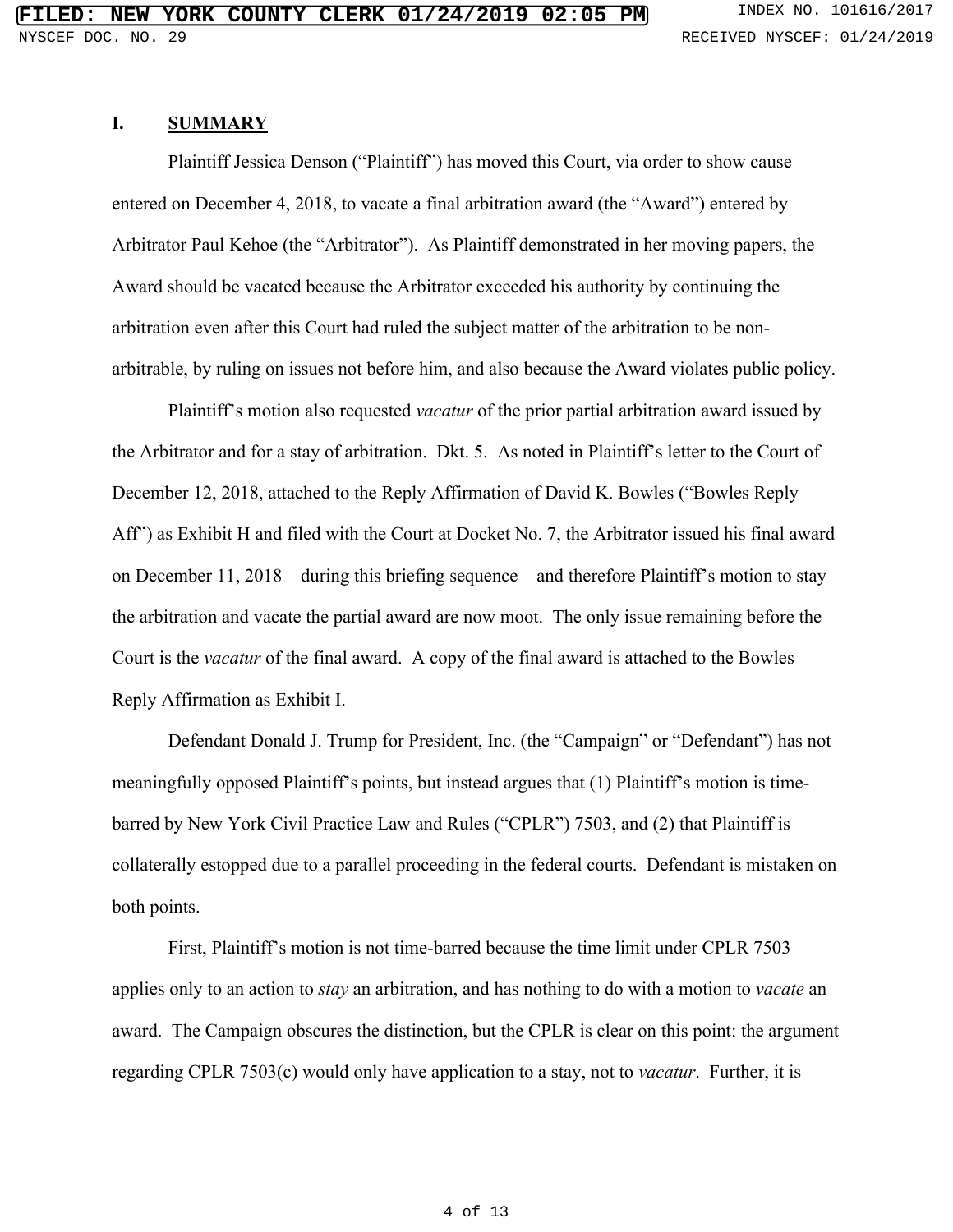## **NEW YORK COUNTY CLERK 01/24/2019 02:05 PM** INDEX NO. 101616/2017 NYSCEF DOC. NO. 29 **RECEIVED NYSCEF: 01/24/2019**

equally clear that the Campaign never complied with statutory requirements to demand the arbitration, and therefore CPLR 7511's broader standard of review applies here – including a review of the arbitrability of the matter.

Second, there is no collateral estoppel from the federal action for three reasons: (a) any decisions by the Arbitrator, even if initially reserved to him, are now properly before this Court for review; (b) the federal court never had subject matter jurisdiction (and this issue is now being litigated in the federal court); and (c) the Campaign does not meet the standards for collateral estoppel.

Finally, since the Campaign has not refuted Plaintiff's points regarding the Arbitrator's exceedance of his authority and the Award's violation of public policy, Plaintiff respectfully moves this Court to vacate the Award by CPLR 7503(c).

### **II. ARGUMENT**

#### a. Plaintiff is Not Time-Barred

The Campaign's first argument is that Plaintiff's motion is time-barred under CPLR 7503(c). Defendant's Memorandum of Law in Opposition to Plaintiff's Order to Show Cause ("D.Mem.") at 2-4. The Campaign pretends that this provision of the CPLR applies to Plaintiff's entire motion, but it clearly does not. CPLR 7503(c) reads, in pertinent part:

Such notice or demand [for arbitration] shall be served in the same manner as a summons or by registered or certified mail, return receipt requested. An *application to stay arbitration* must be made by the party served within twenty days after service upon him of the notice or demand, or he shall be so precluded.

N.Y. C.P.L.R. 7503 (McKinney) (emphasis added). Thus, by its own text, the 20-day clock only applies to an application to stay an arbitration, not an action to vacate an arbitration.

An action to vacate an arbitration relies on an entirely different provision of the CPLR: Section 7511(b)(2) – as Plaintiff made clear in her moving papers. *See* Plaintiff's Memorandum of Law in Support of Order to Show Cause ("P.Mem.") at 7. CPLR 7511(b)(2) reads "[a]n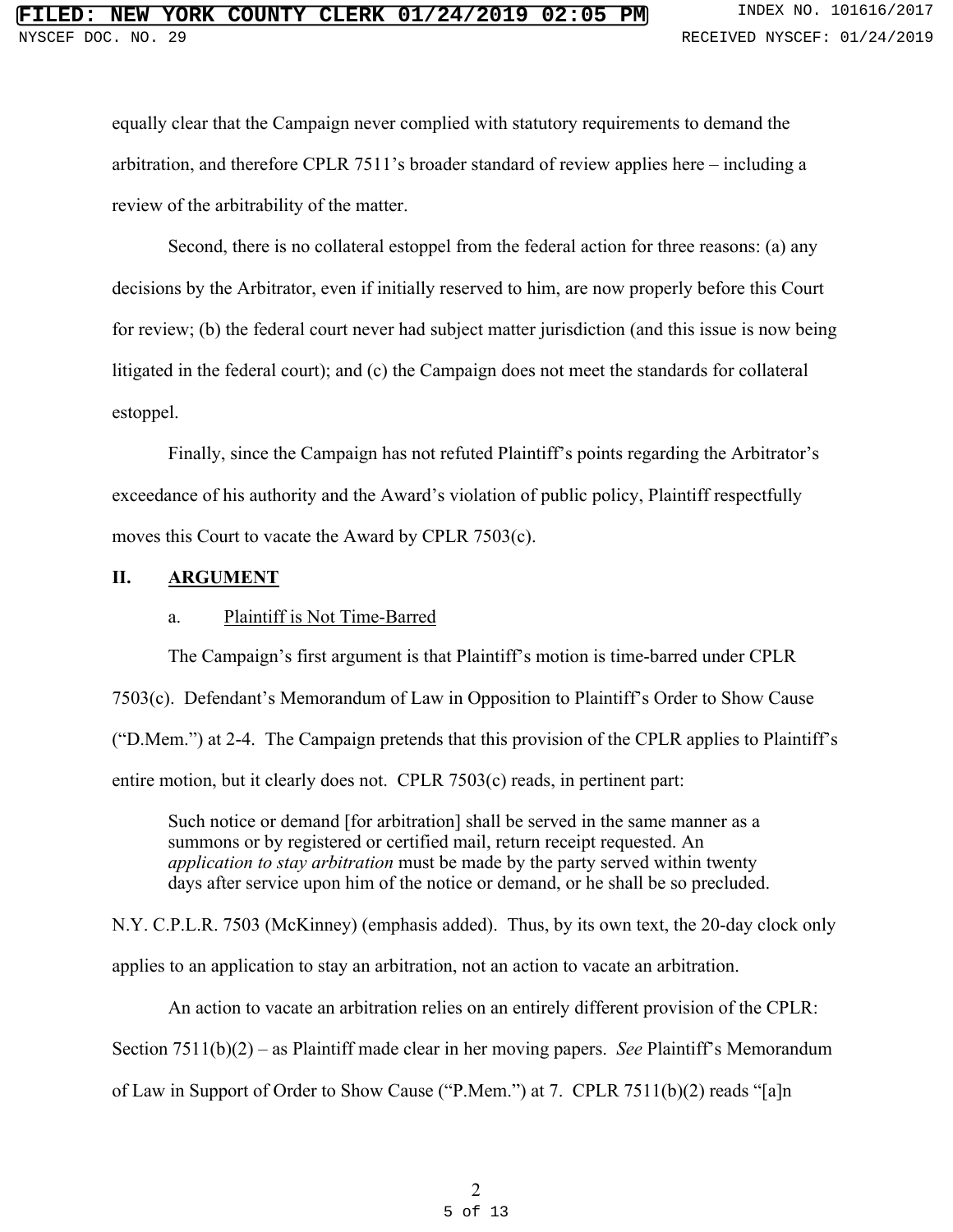application to *vacate* or modify an award may be made by a party *within ninety days after its delivery to him*." N.Y. C.P.L.R. 7511 (McKinney) (emphasis added). Since Plaintiff actually made her application to the Court on November 27, 2018, several days prior to the Arbitrator's December 11, 2018 Award, Plaintiff has obviously met this deadline. It is frankly misleading to the Campaign to not cite the Court to the correct law on this point.<sup>1</sup>

#### b. Plaintiff Can Challenge Arbitrability Here

The Campaign also argues that "service was proper" and that therefore Plaintiff cannot challenge arbitrability here. D.Mem. at 3-4. In the first place, the Campaign conflates CPLR 7503(c), which relates to a stay of an arbitration, with CPLR 7511, which relates to *vacatur* of an arbitration. CPLR 7503(c) is now moot, as discussed above, but CPLR 7511 is not, and in fact the law here shows that Plaintiff can challenge arbitrability.

CPLR 7511 provides two standards for *vacatur* of an arbitration award. The first requires a showing that an arbitrator has exceeded his authority, corruption, or partiality. CPLR 7511(b)(1). The second, however, applies to "a party who neither participated in the arbitration nor was served with a notice of intention to arbitrate . . ." CPLR 7511(b)(2).

In order to limit Plaintiff to the narrower grounds of review of CPLR 7511(b)(1), the Campaign was required to serve the arbitration demand notice with a "statement that unless the party served applies to stay the arbitration within twenty days after such service he shall thereafter be precluded from objecting that a valid agreement was not made . . . ." N.Y. C.P.L.R. 7503 (McKinney). The Court of Appeals has held that failure to provide such notice in accordance with the statue opens an award to broader review. Matter of Blamowski (Munson

 $<sup>1</sup>$  It is worth noting that the Campaign would be incorrect even if Plaintiff's application for a stay</sup> was not now moot. As discussed in the next section, the Campaign's failure to properly serve the arbitration demand also deprives the petitioner of the protection of the 20-day clock. Matter of Blamowski (Munson Transp., Inc.), 91 N.Y.2d 190, 195, 690 N.E.2d 1254, 1256 (1997).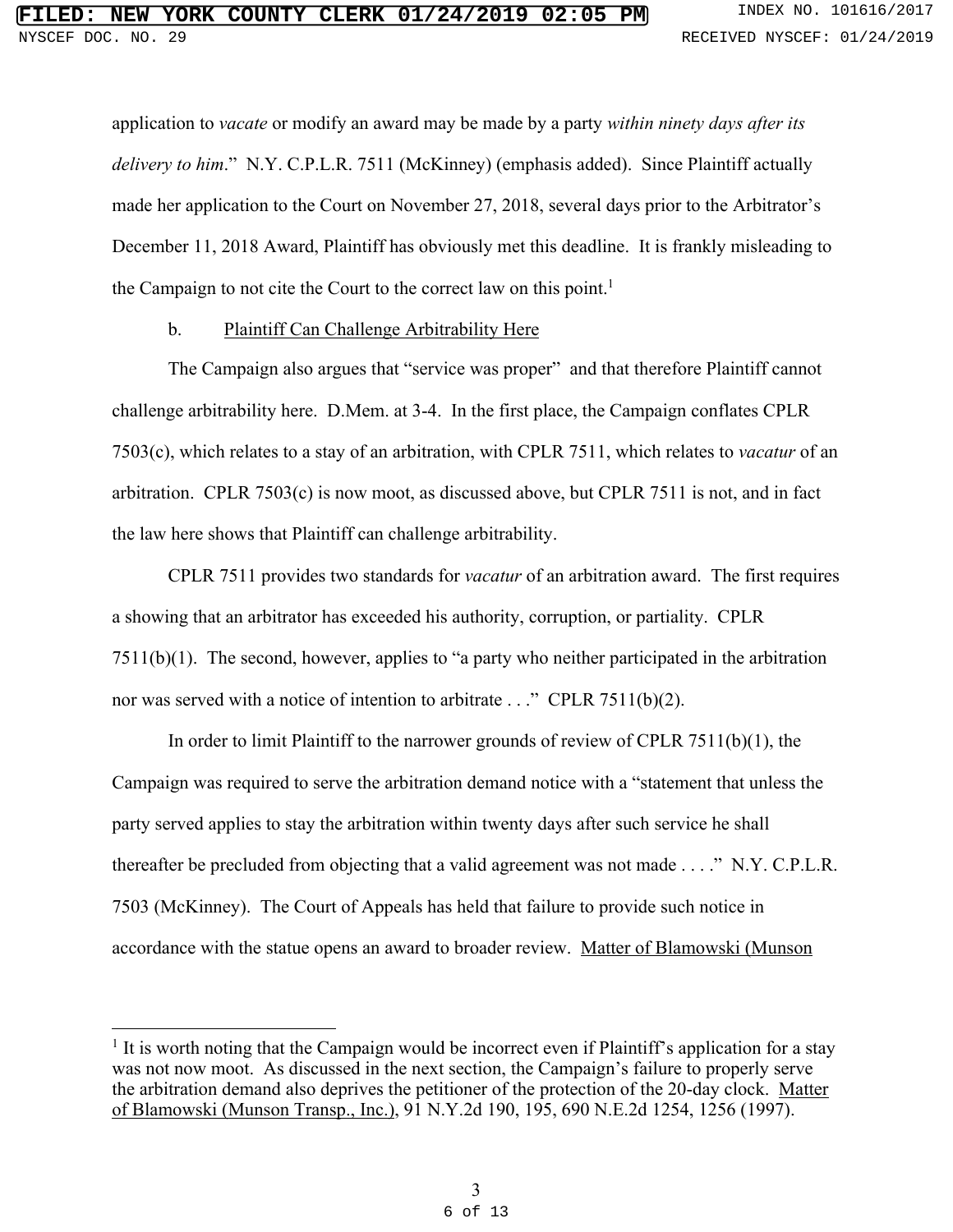Transp., Inc.), 91 N.Y.2d 190, 195, 690 N.E.2d 1254, 1256 (1997) (concluding failure to provide proper statutory notice opened a broader range of reasons to vacate arbitration award and denies the protections of the 20-day limit). The Campaign's arbitration demand is barren of any such language, and it was not properly served according to the statute. *See* Affirmation of Lawrence S. Rosen ("Rosen Aff.") at Ex. B (arbitration demand). Blamowski is similar to the matter here, as the plaintiff there attempted to enforce an arbitration award against a defendant where they had failed to properly serve the arbitration demand with proper notice, and where the defendant had refused to participate in the arbitration. Blamowski, 91 N.Y.2d at 195, 690 N.E.2d at 1256. The court held that the notice was insufficient, and that plaintiff was therefore entitled to the broader standard of review of CPLR 7511(b)(2). Id. The court also rejected plaintiff's arguments that the defendant had participated in the proceeding by "transmittal of approximately six letters to the AAA." Id. at 196. The court vacated the award.

Accordingly, the broader standard of CPLR 7511(b)(2) applies here. One of the grounds for *vacatur*, therefore, is whether "a valid agreement to arbitrate was not made." CPLR  $7511(b)(2)(ii)$ . Thus the issue of arbitrability is squarely before this Court. As the court did in Blamowski, this Court should grant Plaintiff's motion and vacate the Award.

#### c. Plaintiff's Motion is Not Collaterally Estopped

The Campaign also argues that Plaintiff is collaterally estopped from "again challenging the issue of arbitrability." D.Mem. at 4-5. This argument fails on several levels. First, the Court is statutorily entitled to review the Award. Second, the federal court lacks subject matter jurisdiction here. Third and finally, the elements of collateral estoppel are not met here.

#### 1. This Court is Entitled to Review the Arbitrator's Decision

First and most obviously, the Court can review the award here. The federal court's decision was on a motion to compel arbitration. *See* Rosen Aff., Ex. E. The court held that the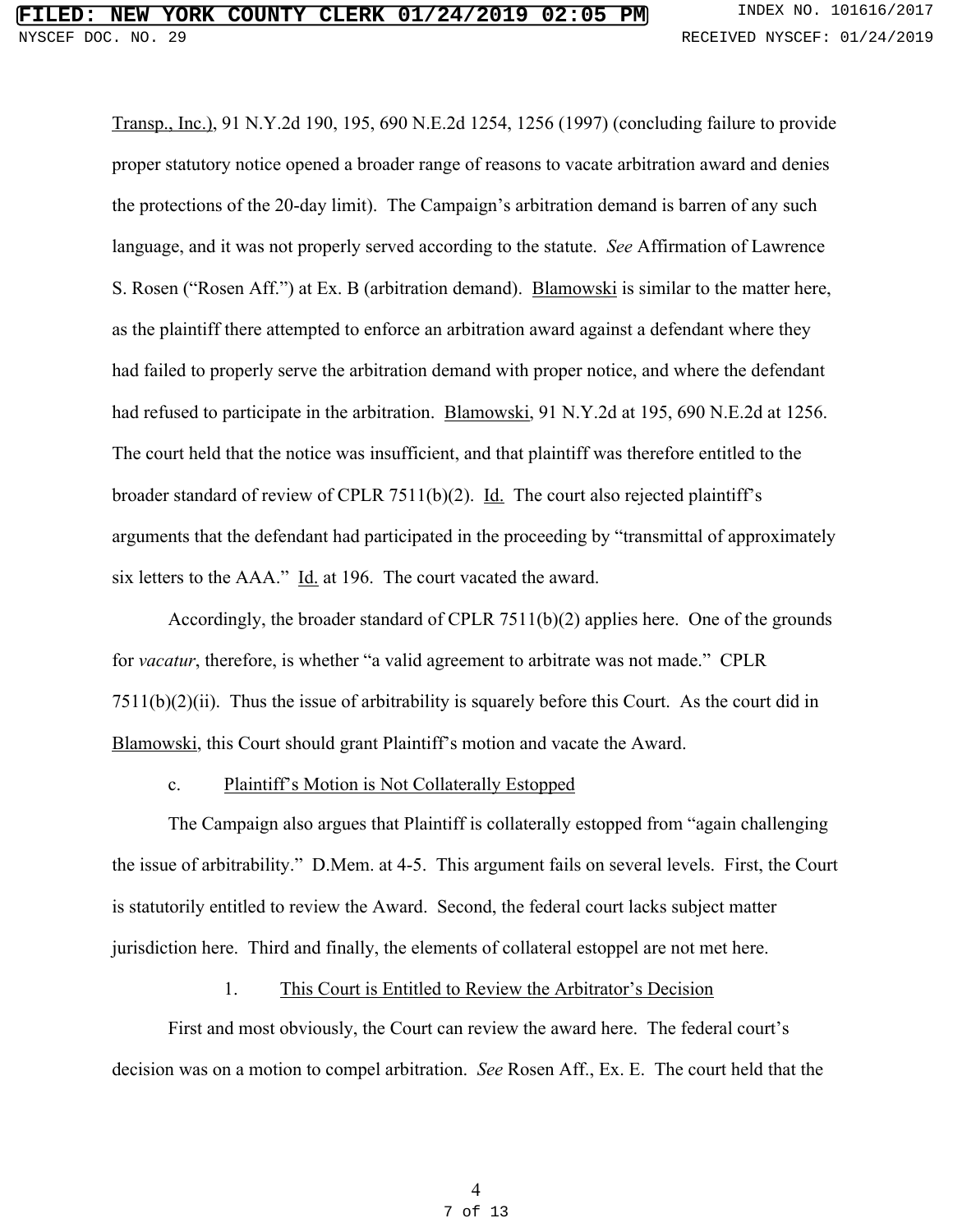"threshold question of arbitrability" is for the arbitrator to decide. Id. at 2. The court also noted that this "conclusion is not inconsistent with the state court's decision denying the Campaign's motion to compel arbitration of Denson's state-law claims . . . ." Id. at 3. However, the federal court said nothing at all regarding later judicial review of an award after it was made. *See generally* id.

Both federal and state law expressly allow for *vacatur* of an award in arbitration. *See generally* Federal Arbitration Act ("FAA"), Section 10 (9 U.S.C. §10) and CPLR 7511(b)(2). Accordingly, the fact that the federal court initially determined that the arbitrator must first rule on the issue of arbitrability says nothing at all about the ability of this court (or the federal court) to review the arbitrator's decision on a motion to vacate.

#### 2. The Federal Court Lacks Subject Matter Jurisdiction

Second, while this Court's jurisdiction to review the arbitration award is unassailable, the federal court lacks subject matter jurisdiction to do so. This issue has been briefed to the federal court, and the parties are awaiting that court's decision. Bowles Reply Aff., Ex. J at 10-12 (Plaintiff's opposition brief to motion to confirm in the federal court).

In brief summary of the issue, the Second Circuit has determined that the FAA does not independently confer jurisdiction on the federal courts:

[W]e have consistently held that Congress did not intend the [FAA] as a grant of jurisdiction. There must be *an independent basis of jurisdiction* before a district court may entertain petitions under the Act.

Harry Hoffman Printing, Inc. v. Graphic Commc'ns Int'l Union, Local 261, 912 F.2d 608, 611 (2<sup>d</sup> Cir. 1990) (denying jurisdiction under FAA but sustaining jurisdiction under another statute not relevant here) (emphasis added). As Plaintiff pointed out, there is no independent basis for jurisdiction here because the amount in controversy is indisputably less than \$75,000. Bowles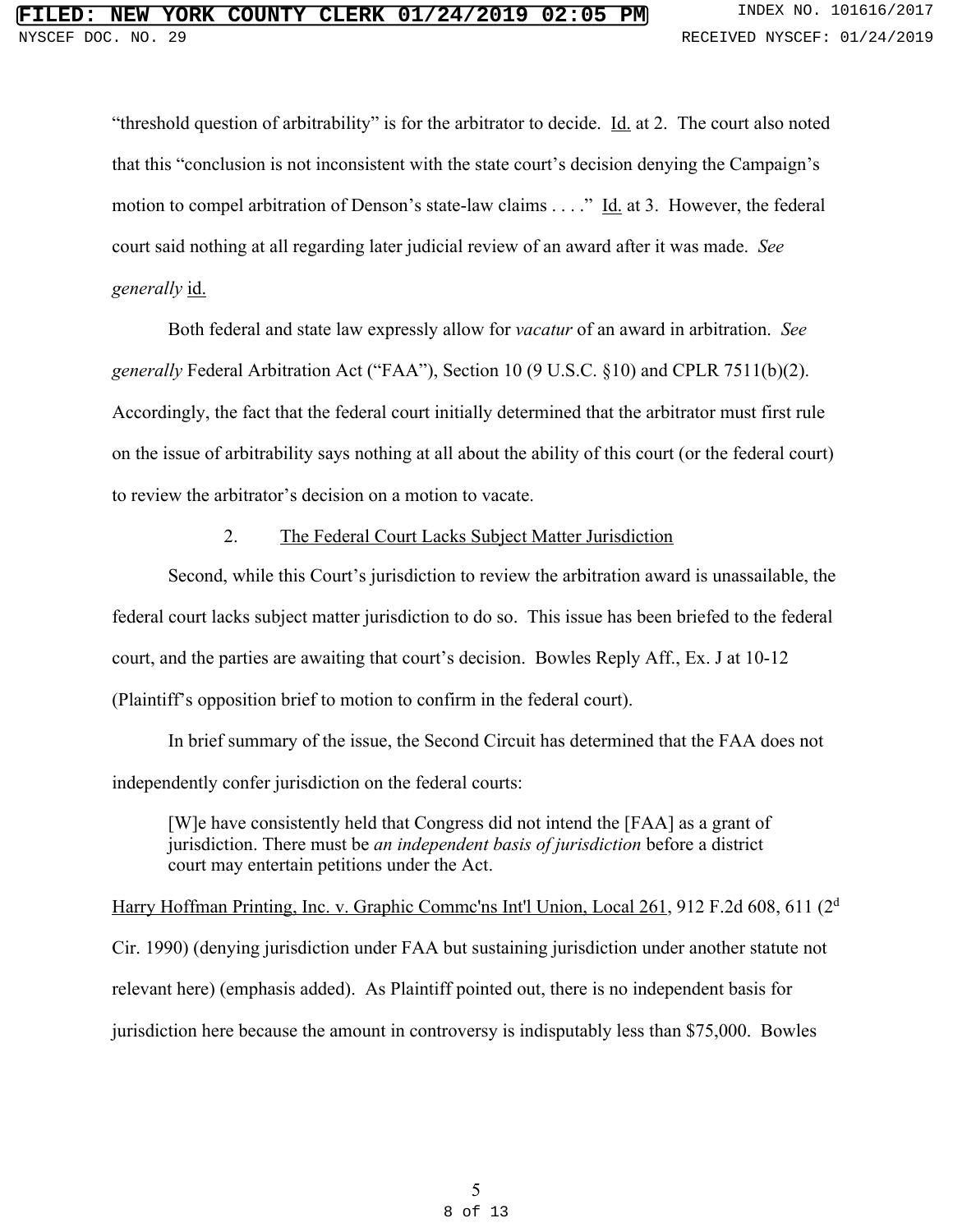Reply Aff., Ex. J at 10-12 (amount of the Award is \$49,507.64). Accordingly, the federal court

lacks jurisdiction to decide this controversy, and this Court should do so.

## 3. There Can Be No Collateral Estoppel Under These Circumstances

Finally, there can be no collateral estoppel in this matter because the elements are not met

here. The Court of Appeals has held that for the doctrine to apply:

First, the identical issue necessarily must have been decided in the prior action and be decisive of the present action, and second, the party to be precluded from relitigating the issue must have had a full and fair opportunity to contest the prior determination.

Kaufman v. Eli Lilly & Co., 65 N.Y.2d 449, 455, 482 N.E.2d 63, 67 (1985). Here, as thoroughly described in Plaintiff's moving papers, Plaintiff never had a full and fair opportunity to contest the prior determination. P.Mem. at 5-7. Because of the events described therein, Plaintiff relied fully upon this Court's decision that her sex discrimination case was non-arbitrable. Id. As also pointed out in the moving papers, the arbitration was clearly brought in retaliation to the sex discrimination claim, because it says so in the arbitration demand: "Respondent . . . breached her obligations by publishing certain confidential information and disparaging statements in connection with a lawsuit she filed against claimant in New York Supreme Court." Affirmation of David K. Bowles in Support of Order to Show Cause ("Bowles Aff.") at Ex. 2, second page. Accordingly, Plaintiff never participated in the arbitration, and collateral estoppel cannot apply.

#### d. Plaintiff Has Demonstrated Cause for Vacatur

Once the Campaign's procedural arguments are disposed of, the Campaign makes no serious argument that the Court should not vacate the Award on the grounds of the arbitrator's exceeding his authority and issuing a decision that is violative of public policy.

1. The Arbitrator Exceeded His Authority

Plaintiff made the point in her moving brief that the Arbitrator exceeded his authority by, *inter alia*, ruling on the validity of the NDA when it was not properly before him, and by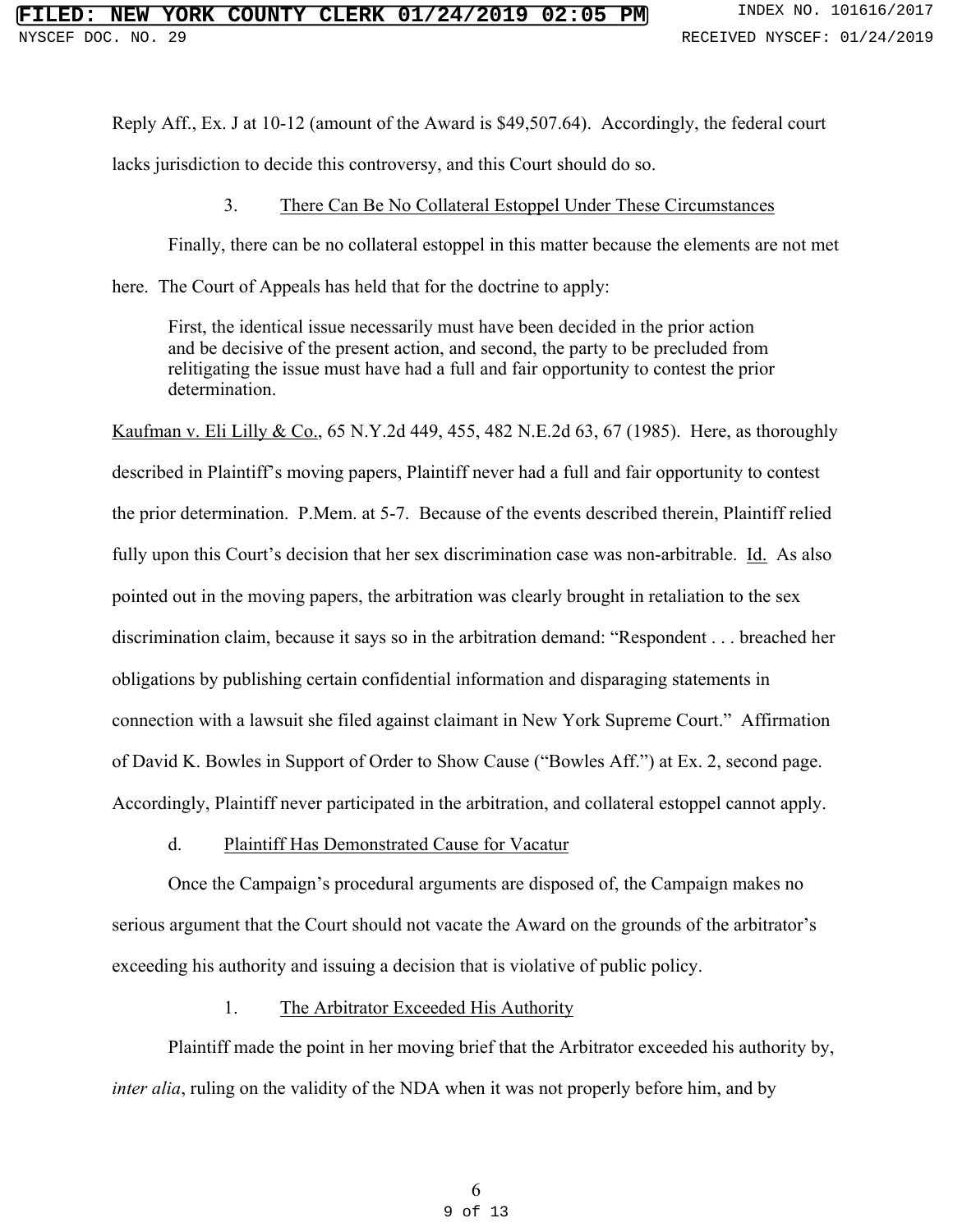# **FIRE COUNTY CLERK 01/24/2019 02:05 PM** INDEX NO. 101616/2017 NYSCEF DOC. NO. 29 RECEIVED NYSCEF: 01/24/2019

awarding fees from another action, also not before him. P.Mem. at 8-10. The Campaign responds by fabricating a ruling from the federal court that does not exist. The Campaign's memorandum of law says that "Judge Furman previously ruled that all challenges to the validity and enforceability of the Agreement were reserved for Judge Kehoe." D.Mem. at 8, citing to Rosen Aff., Ex. E. This is made up from whole cloth: Judge Furman made no such decision. The actual quote from the federal court's decision is "the parties' dispute – including the threshold question of arbitrability itself – is for *an arbitrator*, not this Court, to decide." Rosen Aff., Ex. E at 2 (emphasis added). The decision certainly does not mention Judge Kehoe. The Campaign continues to conflate the issue of their arbitration, which is in retaliation to Plaintiff's sex discrimination claim, with Plaintiff's arbitration to invalidate the NDA and its arbitration clause, which has not yet been brought. *See* P.Mem. at 9 n. 4, describing the continuing attempts by the Campaign to confuse the issue.

In short, the Arbitrator clearly went out of his way to rule on issues not before him, and particularly upon the validity of the NDA. P.Mem. at 8-10. The issue was never briefed or fairly litigated.

#### 2. The Award Violates Public Policy

Finally, as Plaintiff demonstrated in her moving papers, the Award violates public policy. P.Mem. at 10-12. This is so because it clearly is retaliatory to Plaintiff's sex discrimination claims in the current lawsuit, and thus it is in violation of numerous laws for public protection. Id. As briefed therein, both of these laws clearly forbid retaliatory action against plaintiffs bringing sex discrimination lawsuits. Id. at 11 n. 5. This is what, *in their own words*, the Campaign has done. Bowles Aff. at Ex. 2, second page. As briefed in the Campaign's moving papers, so egregious a violation of public policy cannot support an arbitration award.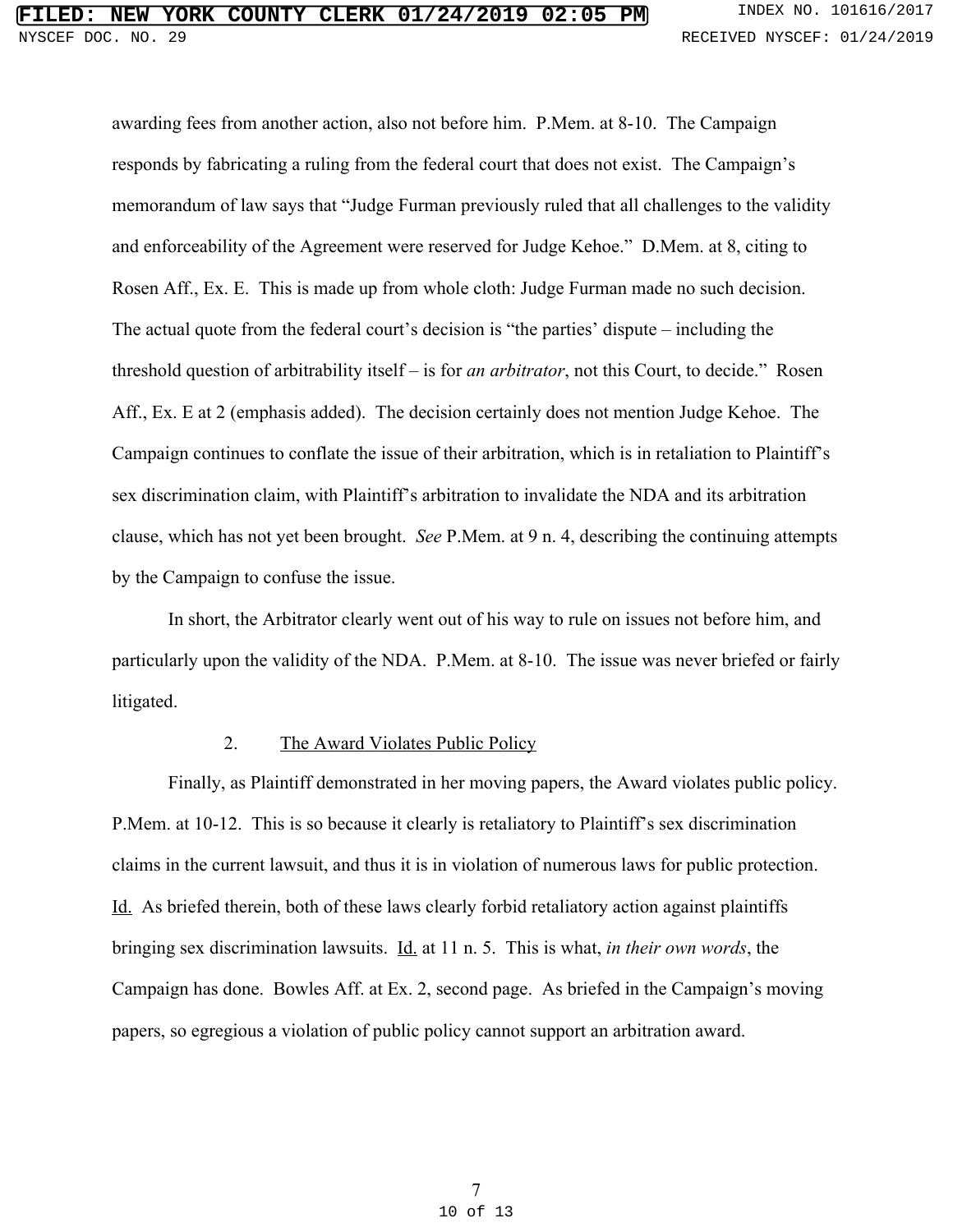In this instance the public policy at issue is set forth in the legion of federal, state and local statutes that prohibit retaliation against employees for bringing or participating in proceedings to oppose unlawful workplace conduct. In the case of sex discrimination and harassment as Plaintiff alleges in the this action, laws on the federal, state and local level prohibit the Campaign from retaliating against Plaintiff for asserting such claims in court or before an administrative agency, including Title VII of the Civil Rights Act of 1964, 42 U.S.C. §2000e-3(a); the New York State Human Rights Law, Executive Law §296(7); and NYCHRL, NYC Admin. Code §8-107(7).

In opposition, the Campaign argues, in effect, that the Arbitrator cured the problem by ignoring the Campaign's demands for damages relating to this case. D.Mem. at 6-7. They ignore the fact that the Arbitration was clearly commenced for this purpose. Rosen Aff., Ex. B, second page. They also ignore the fact that the Campaign demanded more than \$44,000 from Plaintiff in retaliation for bringing the suit – the Award makes that clear – even though the Arbitrator ultimately denied that request. Rosen Aff., Ex. G at 4. They ignore the fact that the GoFundMe and Twitter accounts were attempts by the Plaintiff to protect herself from that retaliation. For example, Plaintiff's GoFundMe page clearly states that "[t]he Trump campaign is now retaliating again, wielding an irrelevant NDA to intimidate me . . . . They want to force my case into secret arbitration . . ." Bowles Reply Aff., Ex. K (emphasis in original).

They ignore the fact that the federal action – for which they did obtain damages in the award – was commenced in an attempt to invalidate the NDA and stop the retaliation. Rosen Aff., Ex. D at second page. The retaliatory effects of using the NDA as a tool to punish Plaintiff for bringing this lawsuit are intertwined throughout this lawsuit, the Arbitration, and the federal proceeding. When an initial action – filing the arbitration demand – is against public policy, so should be the ensuing effects of doing so.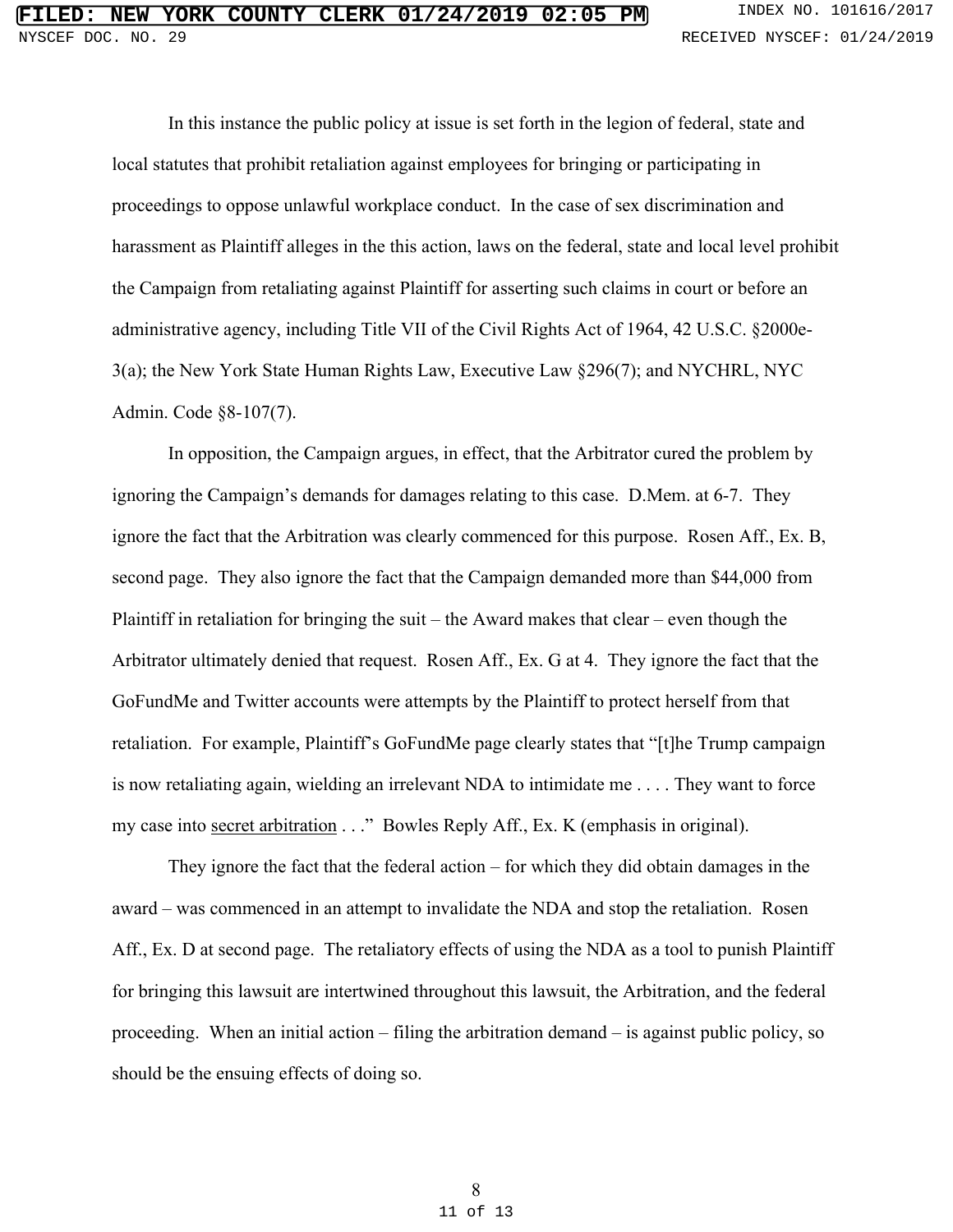Further, since the Arbitration was uncontested, there was no one to point out that filing a lawsuit was not, in this case, a violation of the arbitration clause in the NDA. The clause is both unilateral and discretionary, but it does not forbid Plaintiff from bringing any lawsuit at all. The clause states "any dispute arising or relating to this agreement *may*, *at the sole discretion of each Trump Person*, be submitted to binding arbitration . . . ." Rosen Aff., Ex. A at Section 8(b) (emphasis added). The wording of the clause is such that Plaintiff is within her rights to bring a lawsuit, which the Campaign may, at their discretion, remove to arbitration. Apparently the Arbitrator never considered this crucial point.

In any case, the public policy implications of this issue are immense. There is no doubt that there would have been no Arbitration and no Award if Plaintiff had not brought this lawsuit – it is therefore retaliatory. Retaliation for bringing a sex discrimination claim is flatly illegal, and therefore against public policy. Because arbitration is confidential, it is impossible to know how many Campaign workers might have been similarly discriminated against, and who might be afraid to bring a lawsuit due to the *in terrorum* effect of the Campaign's NDAs. Indeed, it is impossible to know how many Campaign workers have already been retaliated against by the Campaign. Ultimately the Campaign fails to persuasively respond to Plaintiff's public policy arguments, and this Award should be vacated for this reason as well.